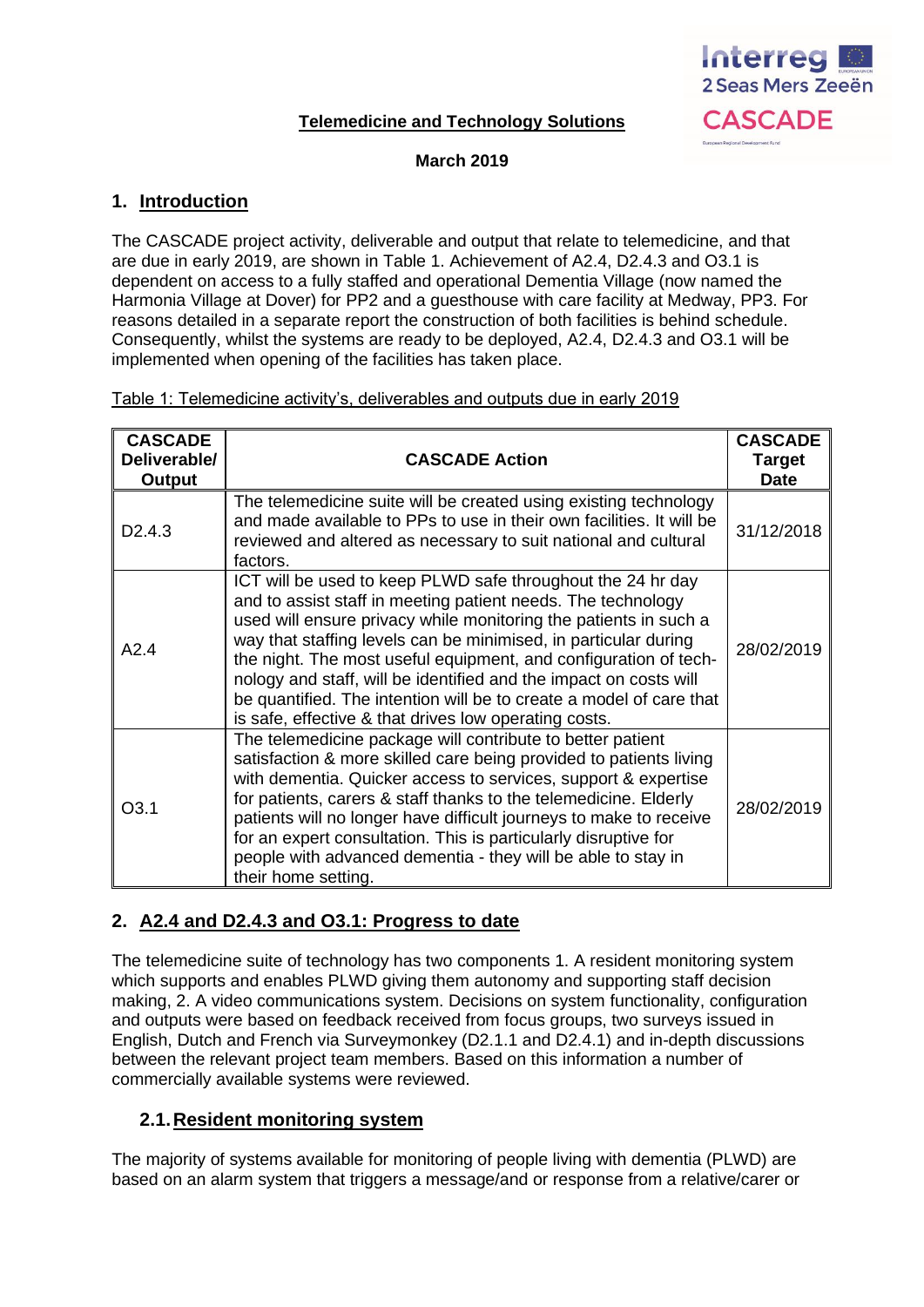a call centre They are also generally set up to collect a number of vital signs metrics e.g. blood pressure. Consequently they are not adapted to use in an environment where care staff are in close proximity and as a system they have a tendency to "medicalise" issues, which can lead to an increase in demand on healthcare systems. The following system specification was developed and used to determine which providers to work with:

- Systems utilised must be as unobtrusive as possible
	- $\circ$  MCH are evaluating systems in addition to the sensors that will be used at the Harmonia Village
- Adapt an existing telecare system to clinical care environments
	- o Staff interface
		- Suite of alarms where they must respond and/or are made aware of an event/situation
		- Daily/weekly/monthly/annual summary of a residents behaviour and data collected
		- Trend reporting<br>■ Fasy availability
		- Easy availability of individual background/social information on a resident e.g. individual musical playlists
	- o Care planning system
		- The data collected will be used to support personalised care planning. MCH already have their own system in place
- Adapt this technology to support decision making by staff
	- o Real time
		- Reduce interventions by staff
		- Enrich staff/patient interactions
	- o Predictive
		- Use of data from sensors and qualitative feedback to develop predictive capabilities
		- Develop approach to generating behavioural baselines
		- Early detection of changes to an individual's health and/or their ability to be independent
	- Providing staff with information relating to when they need to intervene and what intervention might be appropriate
- Information accessibility
	- $\circ$  Capability and connectivity to move the behavioural baseline around the healthcare system with the individual
		- Implementation of this approach will be a significant piece of work that is in addition to CASCADE commitments. The work will be initiated during the CASCADE project term and will involve discussions and agreements with local healthcare organisations that Harmonia Village will be used as the test bed for the approach
	- o Storage and easy availability of an individual's background/social information, including things like musical playlists. Make this easily accessible in different healthcare environments
- Artificial Intelligence system (where available)
	- $\circ$  Identify correlations between data and observed changes in behaviour, health etc. and develop predictive algorithms
	- o Manage and influence behaviour of residents e.g. using music
	- o Manage the alarm system, help staff decide how to respond

A workshop was held with equipment providers and staff working on the CASCADE project team to determine what factors needed to be monitored by the sensors and whether this data was required in real time. Interestingly, the clinicians within the group decided that there was no real requirement for measuring vital signs, physiological parameters (see table 2)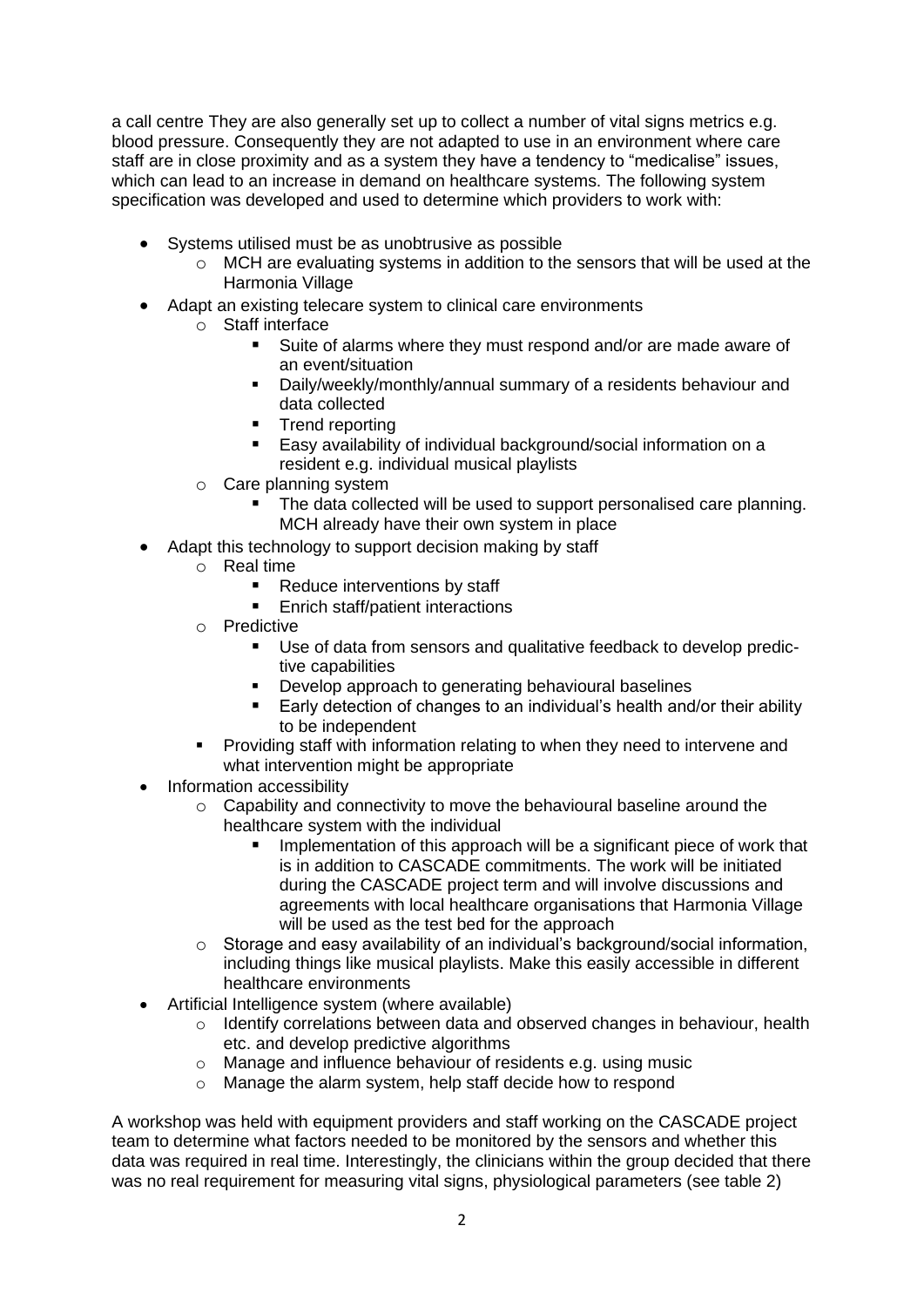## Table 2: Sensors array

Not all sensors will be used in all locations and situations, for example, MCH will not be monitoring bed and chair occupancy.

| Location                                 | <b>Parameter</b>                       | <b>Hard</b><br>wired/Wi-fi | Information to<br>where/who?                 | Data                                                 |                   |
|------------------------------------------|----------------------------------------|----------------------------|----------------------------------------------|------------------------------------------------------|-------------------|
|                                          |                                        |                            |                                              | <b>Real time</b>                                     | <b>Predictive</b> |
| Wearable                                 | Falls                                  | Wi-Fi                      | Alarm to staff on<br>handheld device         | Yes                                                  | Yes               |
|                                          | Activity                               | Wi-Fi                      | AI software                                  | Yes                                                  | Yes               |
|                                          | GPS location &<br>movement<br>tracking | Wi-Fi                      | AI software                                  | Yes                                                  | Yes               |
|                                          | Staff emergency<br>call                | Wi-Fi                      | All other staff                              | Yes                                                  | <b>No</b>         |
| <b>Building</b><br><b>Infrastructure</b> | Door<br>opening/closing                | Wi-Fi                      | AI software and<br>staff handheld<br>device  | Yes, in given<br>time windows<br>e.g. 20:00-<br>8:00 | N/A               |
|                                          | Motion                                 | Wi-Fi                      | AI software and<br>staff hand held<br>device | Yes, in given<br>time windows<br>e.g. 20:00-<br>8:00 | N/A               |
|                                          | Floor pressure                         | Wi-Fi                      | AI software and<br>staff hand held<br>device | Yes, in given<br>time windows<br>e.g. 20:00-<br>8:00 | N/A               |
|                                          | Toilet use                             | Wi-Fi                      | AI software                                  |                                                      |                   |
| <b>Bed &amp; Chair</b>                   | Occupancy                              | Wi-Fi                      | AI software and<br>staff hand held<br>device | Yes                                                  | N/A               |
|                                          | Humidity                               | Wi-Fi                      | AI software and<br>staff hand held<br>device | Yes                                                  | N/A               |

A further round of discussions focused on system capabilities (see table 3)

Table 3: System Capabilities

| <b>Parameter</b>                                                                | <b>Essential</b> | <b>Desirable</b> |
|---------------------------------------------------------------------------------|------------------|------------------|
| Identify and track individuals in a multi-person<br>environment                 | Yes              |                  |
| <b>Unobtrusive</b>                                                              | Yes              |                  |
| Staff interface: Alarms, alerts, tracking<br>information                        | Yes              |                  |
| Data storage, trending and analysis                                             | Yes              |                  |
| Storage and retrieval of individuals social<br>information e.g. music playlists |                  | Yes              |
| Integrated care planning system                                                 |                  | Yes              |
| <b>Predictive capabilities</b>                                                  |                  | Yes              |
| <b>Artificial Intelligence</b>                                                  |                  | Yes              |

Initially the intention was to have the same system deployed at both the Harmonia Village and the guesthouse with care. However, following discussions with the project partners it was decided that using different systems at each site would be advantageous as this would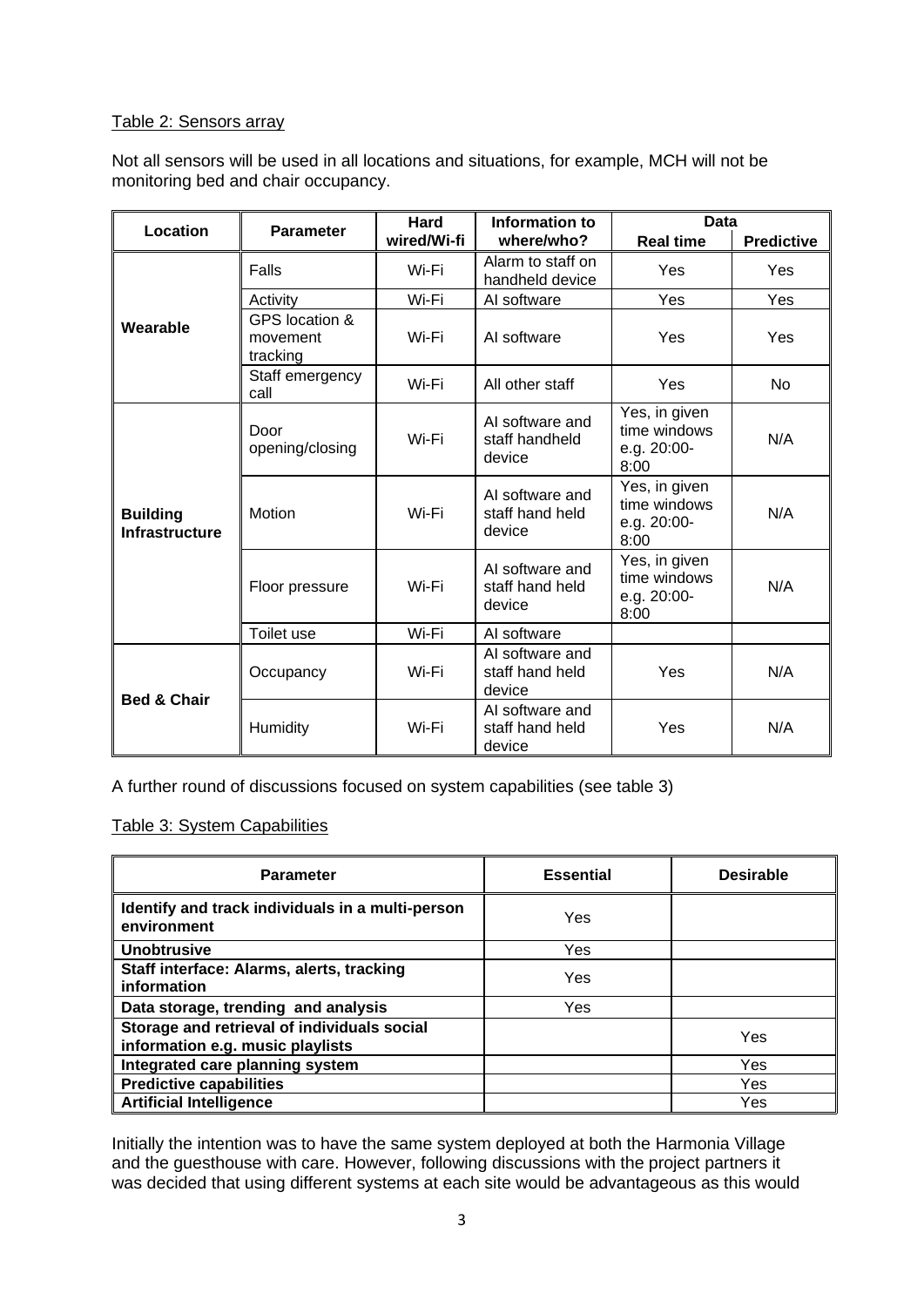mean that the approach would not be system specific. This would demonstrate that various systems could be adapted for use, increasing the range of options for other organisations wishing to follow the CASCADE approach. Given the factors highlighted in the discussion above, PP2 have selected Miicare [\(https://miicare.co.uk/\)](https://miicare.co.uk/) and PP3 have selected Canary Care ([https://www.canarycare.co.uk/\)](https://www.canarycare.co.uk/) as their respective equipment providers. At present a total of 36 Miicare control boxes and sensor arrays have been purchased by PP2 and 20 Canary Care systems have been purchased by PP3. The staff interface is currently in the development phase. Once the staff interface work is complete the system will begin  $\beta$ testing.

Discussions have been held with Google [\(www.google.com\)](http://www.google.com/) and both they and YouTube [\(www.YouTube.co.uk\)](http://www.youtube.co.uk/) have agreed to provide free licenses for access to their music libraries for the residents at the Harmonia Village. In addition Google are in ongoing discussions with the project team and Miicare regarding access to their cloud and machine learning system, which, if successful, could significantly expand system capabilities.

## **2.2.Patient-pharma communications system**

It is well recognised that the use of Information and Communication Technologies (ICT) in the daily life of PLWD and caregivers can help them understand the disease process and manage situations in a way that is beneficial for both parties (1). One area in which these can play a significant role is in improving communications between people with care needs and clinicians. Video communication telehealth platforms exist in two forms: synchronous and asynchronous. Synchronous telehealth involves the real-time, face-to-face communication via video calls e.g. Skype & Speakset. Synchronous remote consultation and video-conferencing to support people with care needs has been around for some time. Telemedicine projects using inexpensive technology over standard telephone lines have been successfully used in long-term care settings (2). An evaluation of the feasibility and reliability of commonly used clinical dementia assessments, for persons with mild to severe Alzheimer's disease (AD), when administered via direct-to-home telemedicine videoconferencing found that reliability was excellent in all measures. For the most part, participants and healthcare professionals found telemedicine to be a feasible option for assessing cognitive function and caregiver coping. Findings indicate that these measures can be used to assess persons with AD, as well as their caregivers, across the telemedicine platform, directly to their homes. To date, there are few studies that have assessed the suitability of these measures when used in this care setting (3). In another example a mobile device with video-conference capability was used to allow nursing home staff to present cases for PLWD in an acute setting to the on call physician. Review of patient's medical record, vital signs, medications, and physical examination were performed remotely prior to the disposition of each patient seen. During the study period the most common reasons for presentation were agitation, respiratory symptoms and falls. The study results suggested that Telemedicine can be useful in helping care providers in remotely evaluating patients with cognitive deficits, including those with AD during an acute change in condition and/or unusual incidents.

Further research is required to give a clearer understanding of the outcomes, costs, usability and patient acceptability of telehealth and new innovative approaches (4). Current reviews suggest the adoption of alternative study design, e.g. formative approaches, to understand more detail surrounding how telehealth can support patients and/or healthcare delivery (5, 6). Alternative approaches can consider the changes in processes and management from a healthcare delivery perspective and enable the identification of barriers to adoption of telemedicine (7, 8).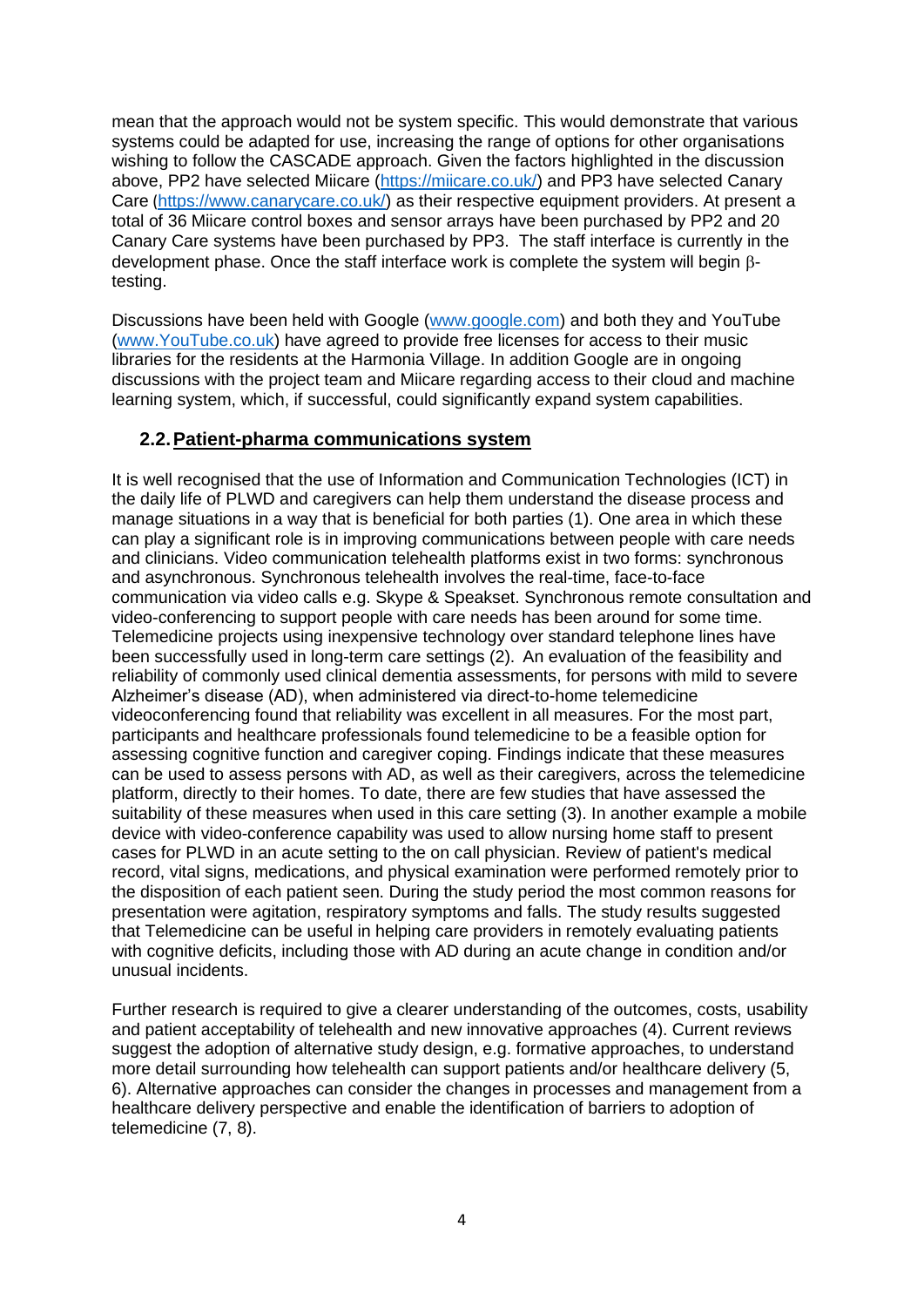There are a number of video systems that allow direct synchronous communication between a patient/carer and a clinical professional. However, there are a several drawbacks to these systems. The difficulties of contacting a clinician by phone are well known and a video call system also suffers from this same difficulty. Consequently, they are generally reliant on a dedicated team to be available at all times to respond to the videos. An example of this is a current study by Airedale & Partners where " A secure video link gives staff and patients immediate access to a 'hub' of senior nurses for advice and support, and the health professionals can monitor people on screen and make early decisions about any treatment needed" (9). This is expensive and difficult to roll out more widely given the staffing requirements. These types of approaches are generally funded via grants or a user subscription. In addition there are already several services available to deliver crisis support:

- NHS Single Point of Access
- 911 help line
- GP's
- Multi-disciplinary local care teams
	- o Community geriatricians
	- o Community nurses etc.
	- Dementia support workers
- **Charities**

It is important that any system introduced compliments rather than replaces existing infrastructure, although this may prove possible in the longer term if the approach is successful. In order to create a transformative and financially sustainable approach which is deliverable from within an existing resource base PP2 and PP3 have moved their thinking towards development of an asynchronous video messaging system. Asynchronous telehealth involves video recordings that are not intended to be viewed in real time but as a form of messaging, akin to mobile text messaging. Asynchronous technologies have been widely used in wound care, dermatology, diabetes and ophthalmology (10,11,12,and 13). When comparing synchronous and asynchronous platforms in diabetes care, applications differed in the type of contribution in patient care like asynchronous telehealth was more successful at improving clinical values and self-care (12). In other disease areas, e.g. dermatology, asynchronous telehealth use can lead to shorter wait times for patients, patient and provider satisfaction, fewer unnecessary visits without reducing diagnostic accuracy (12).

The solution principles for the video system agreed upon by the team were:

- The idea of a "call centre" approach is outdated when all staff can have a smart phone/ipad
- The infrastructure will be based on users using an app available on mobile devices rather than a physically located centre
- The remote consultation and support service will be provided by the CASCADE network, administered by the Harmonia Village, leveraging the knowledge and skills available. This will utilise the healthcare and language skills available across the CASCADE partner network to deliver the service
- Questions and issues from PLWD, carers, community staff etc., will be "logged" with staff to be answered within a set period of time, thus ensuring that clinical activities are not routinely interrupted.
- An escalation protocol will be available if an immediate answer is required or in a crisis situation.
- A library of messages for an individual will be built up to give clinicians "context" when making clinical decisions and allow larger scale analysis to be conducted and trends identified at both and individual and macro level.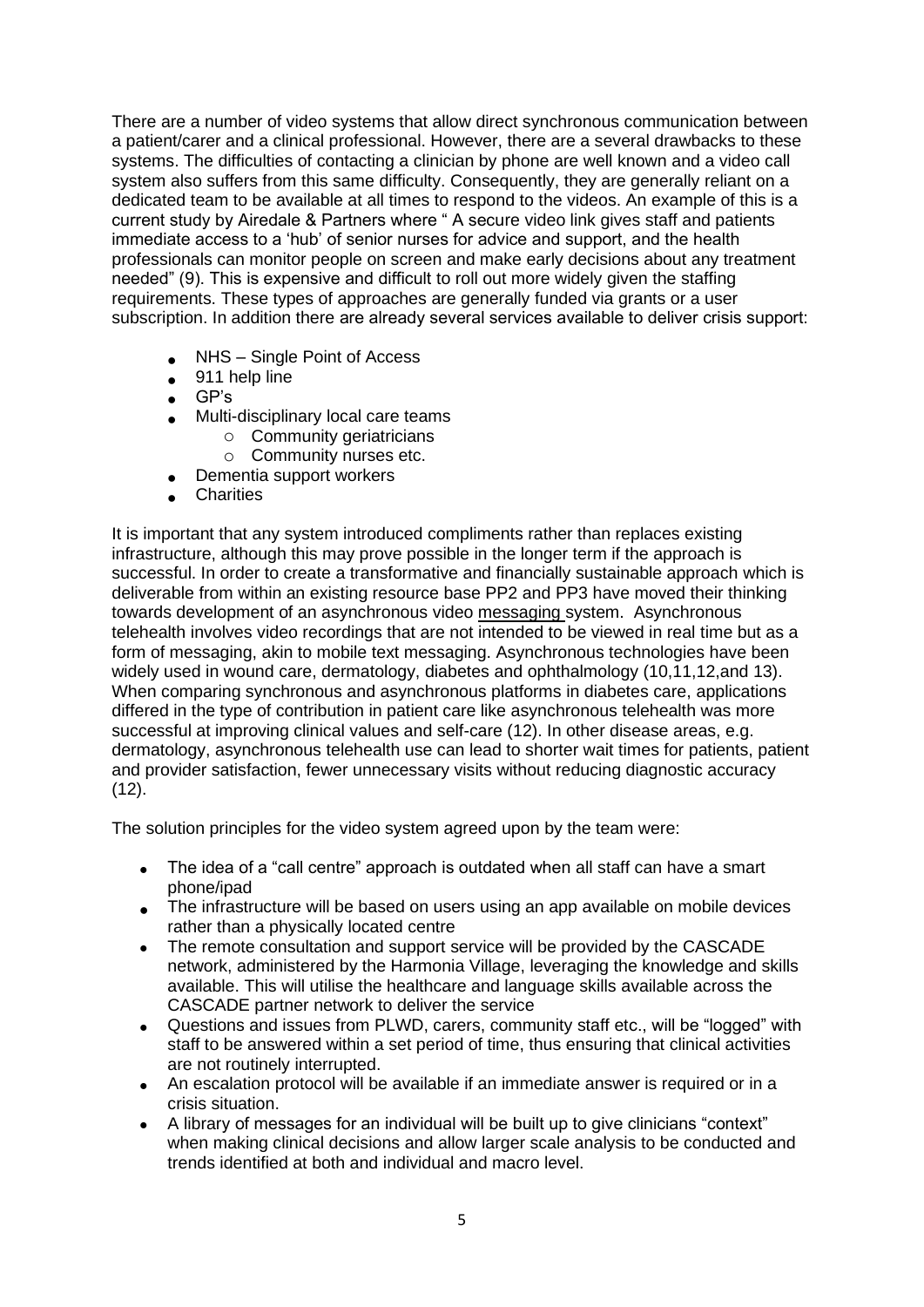The Patient-pharma system has been chosen as the preferred video messaging system [\(http://www.patient-pharma.com/\)](http://www.patient-pharma.com/), it has end-to-end encryption and so information confidentiality is assured and it is in line with regulatory/legal requirements. A patient, carer, community clinician etc. can record a video or audio message which is queued on the system (see figure 1). Clinicians within the CASCADE network can then review and respond to videos in batches. Calls in English will be directed to Harmonia Village staff. The software platform will automatically re-direct calls/videos to a contact within the network with appropriate language skills, if these are required. The system is asynchronous i.e. no appointments, and ensures clinicians can make the best use of their time without interruptions. An escalation protocol will be developed to provide support in crisis situations. A record is kept of all interactions which can be used to enrich the data being collected and support the research aims of the project.



Figure 1: Process flow map for Patientpharma software

The system is commercially available and the app has been downloaded for evaluation to the phones of a number of team members. A pilot study is being organised with two nursing homes in the Dover area to test the approach, identify and resolve any issues prior to being implemented when the two facilities open.

# **2.3.Ethical approval of research**

The potential requirement for ethical approval of the programme of research has been discussed with PP4. The key elements of the project from an ethical approval perspective are:

- The intervention with involve the use of technology to:
	- 1. Support the safety and independence of residents
	- 2. Improve sense of wellbeing
	- 3. Support clinical decision making
- The technology involves:
	- 1. Use of sensors to detect changes in gait and use of virtual reality to help with assessment of activities of daily living
	- 2. Tracking sensors
	- 3. Assistive technology e.g. hand free taps
	- 4. Therapeutic technology to deliver music /messages
	- 5. Virtual assistance and video conferencing.

PP4 have completed a project self-assessment on the Integrated Research Assessment System (IRAS) the outcome of which, because of the vulnerable nature of PLWD, is that a full IRAS application is required in order to obtain Research Ethics Committee (REC) approval for the research.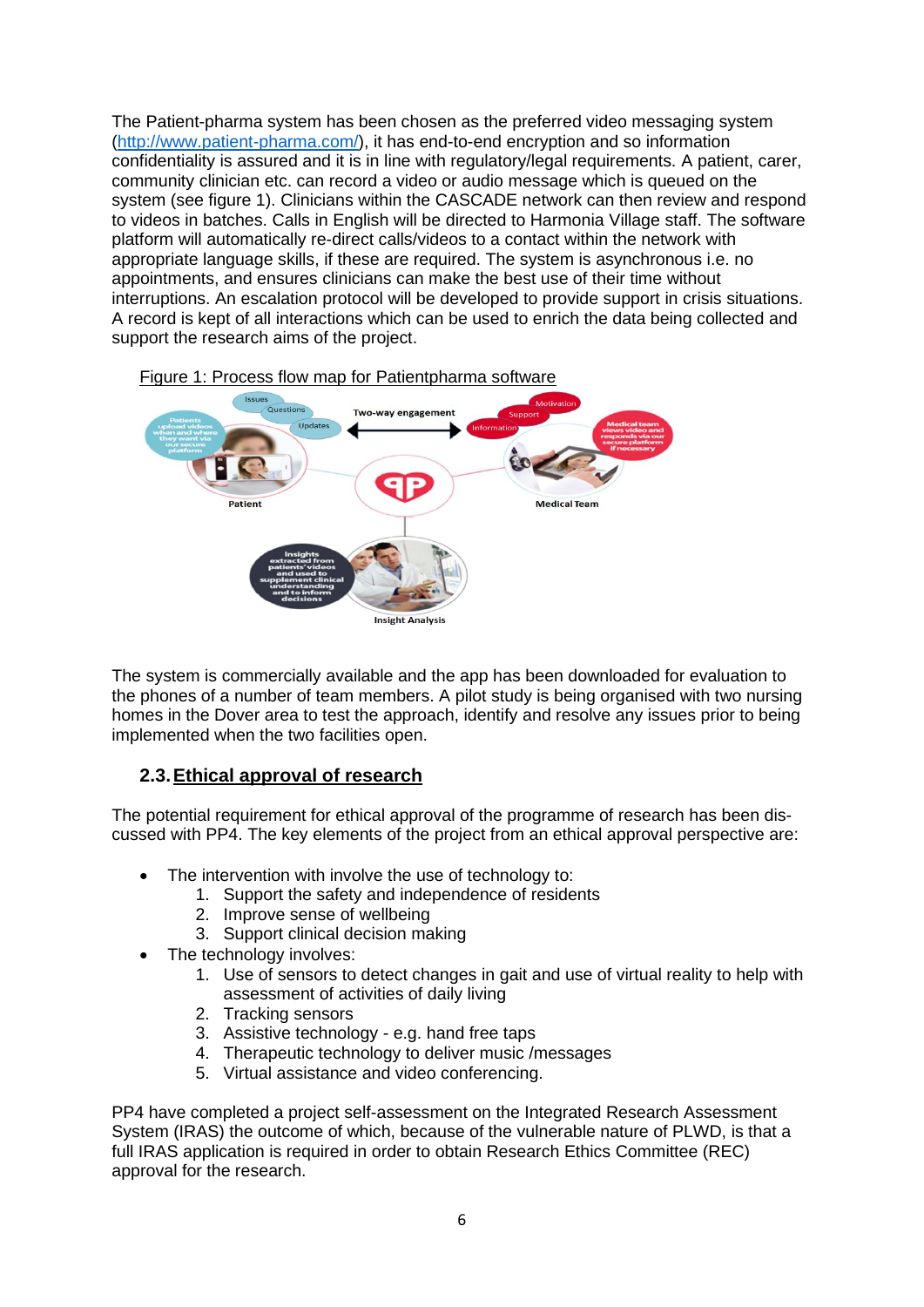PP4 have registered the project on the IRAS system, and conducted a CASCADE team session to summarise the research model (see figure 2). They will lead the submission and approval process, supported by PP2 and PP3.



#### Figure 2: CASCADE Research Model (for UK ethics approval)